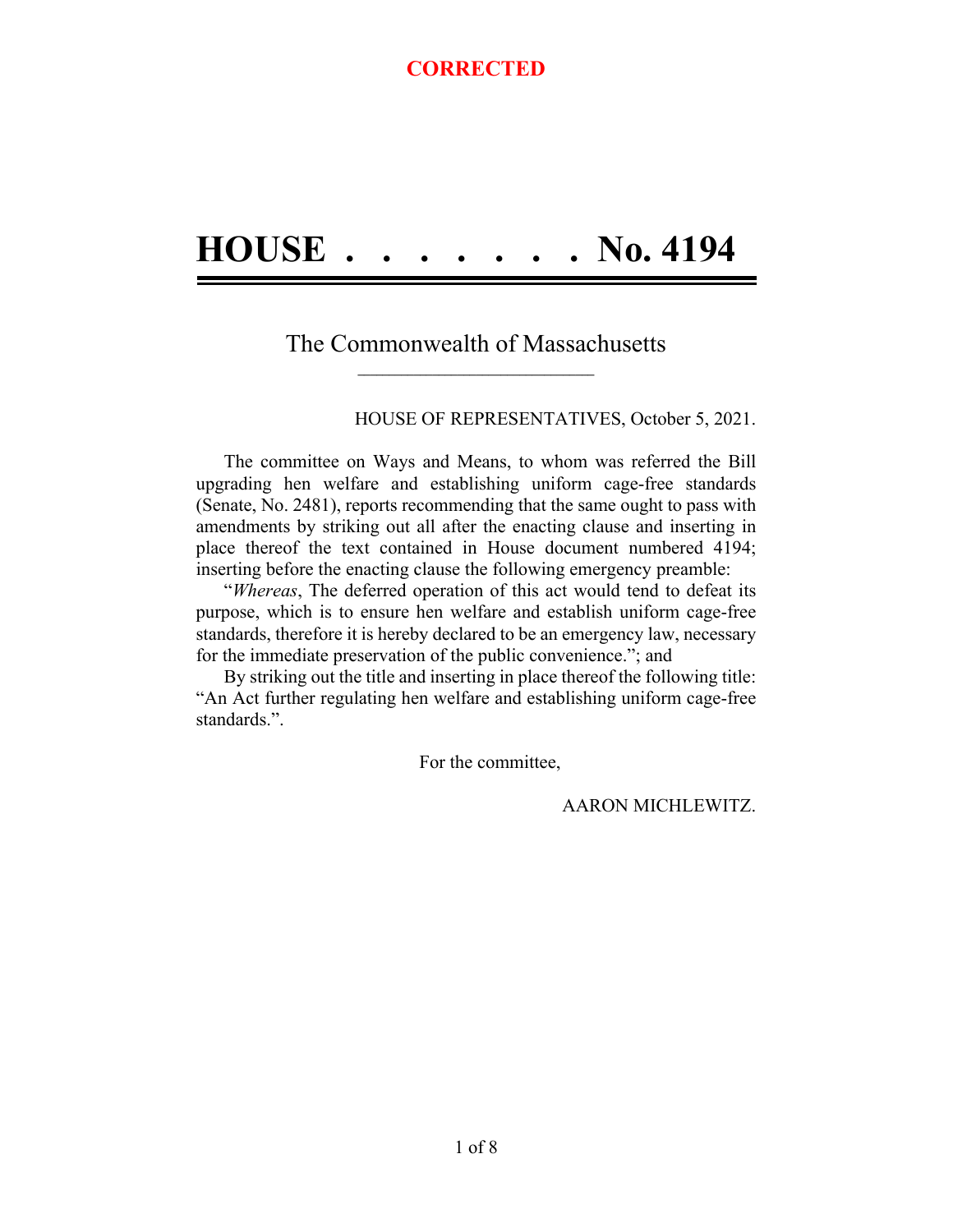# **HOUSE . . . . . . . . . . . . . . . No. 4194**

### The Commonwealth of Massachusetts

**In the One Hundred and Ninety-Second General Court (2021-2022) \_\_\_\_\_\_\_\_\_\_\_\_\_\_\_**

**\_\_\_\_\_\_\_\_\_\_\_\_\_\_\_**

|                | By striking out all after the enacting clause and inserting in place thereof the following:-     |
|----------------|--------------------------------------------------------------------------------------------------|
| $\mathbf{1}$   | SECTION 1. Clause (A) of section 3 of chapter 333 of the acts of 2016 is hereby                  |
| $\overline{2}$ | amended by inserting after the word "egg" the following words:- and other egg products.          |
| 3              | SECTION 2. Clause (G) of section 4 of said chapter 333 is hereby amended by inserting            |
| $\overline{4}$ | after the word "period" the following words:-; provided, however, that in the case of egg-laying |
| 5              | hens, for not more than 24 hours total in any 30-day period.                                     |
| 6              | SECTION 3. Said chapter 333 is hereby further amended by striking out section 5 and              |
| 7              | inserting in place thereof the following section:-                                               |
| 8              | Section 5. For purposes of this act, the following words shall have the following                |
| 9              | meanings:                                                                                        |
| 10             | "Breeding pig", any female pig of the porcine species kept for the purpose of commercial         |
| 11             | breeding.                                                                                        |
| 12             | "Business owner or operator", any person who owns or controls the operations of a                |
| 13             | business.                                                                                        |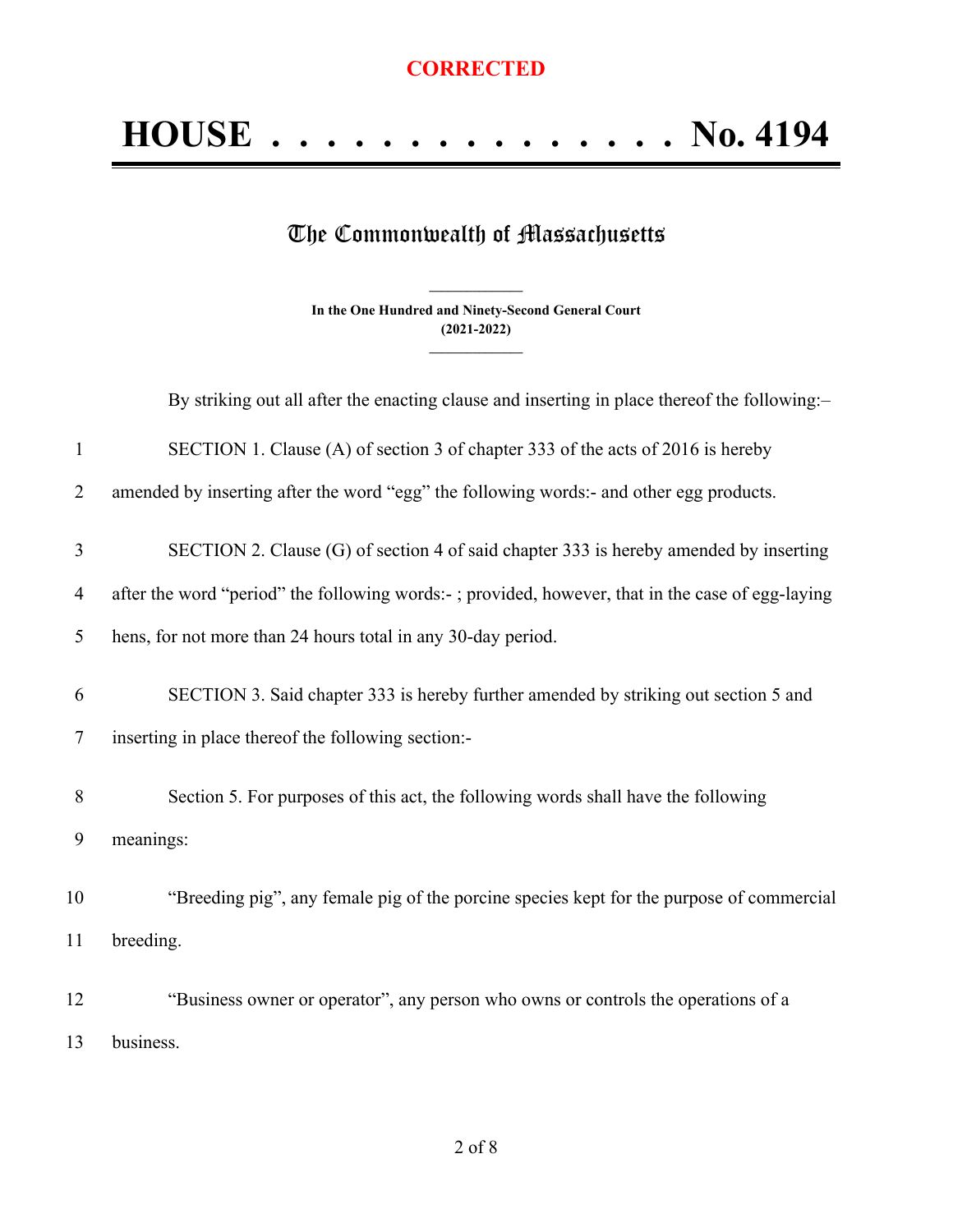| 14 | "Cage-free housing system", an indoor or outdoor controlled environment for egg-laying                 |
|----|--------------------------------------------------------------------------------------------------------|
| 15 | hens within which hens are free to roam unrestricted, are provided enrichments that allow them         |
| 16 | to exhibit natural behaviors, including, at a minimum, scratch areas, perches, nest boxes and dust     |
| 17 | bathing areas, and within which farm employees can provide care while standing within the              |
| 18 | hens' usable floor space; provided, however, that "cage-free housing system" shall include, to         |
| 19 | the extent that such systems comply with the requirements of this definition, multi-tiered             |
| 20 | aviaries, partially-slatted systems, single-level all litter floor systems and any future systems that |
| 21 | will comply with the requirements of this definition; provided further, that "cage-free housing        |
| 22 | system" shall not include systems commonly described as "battery cages", "colony cages",               |
| 23 | "enriched cages", "enriched colony cages", "modified cages", "convertible cages" or "furnished         |
| 24 | cages" or other similar cage systems.                                                                  |
| 25 | "Calf raised for veal", any calf of the bovine species kept for the purpose of commercial              |
| 26 | production of veal meat.                                                                               |
| 27 | "Confined in a cruel manner", confining: (i) a calf raised for veal or a breeding pig in a             |
| 28 | manner that prevents the animal from lying down, standing up, fully extending the animal's             |
| 29 | limbs or turning around freely; or (ii) an egg-laying hen in an enclosure other than a cage-free       |
| 30 | housing system or with less than:                                                                      |
| 31 | (A) 1 square foot of usable floor space per hen in multi-tiered aviaries, partially-slatted            |
| 32 | cage-free housing systems or any other cage-free housing system that provides hens with                |
| 33 | unfettered access to vertical space; or                                                                |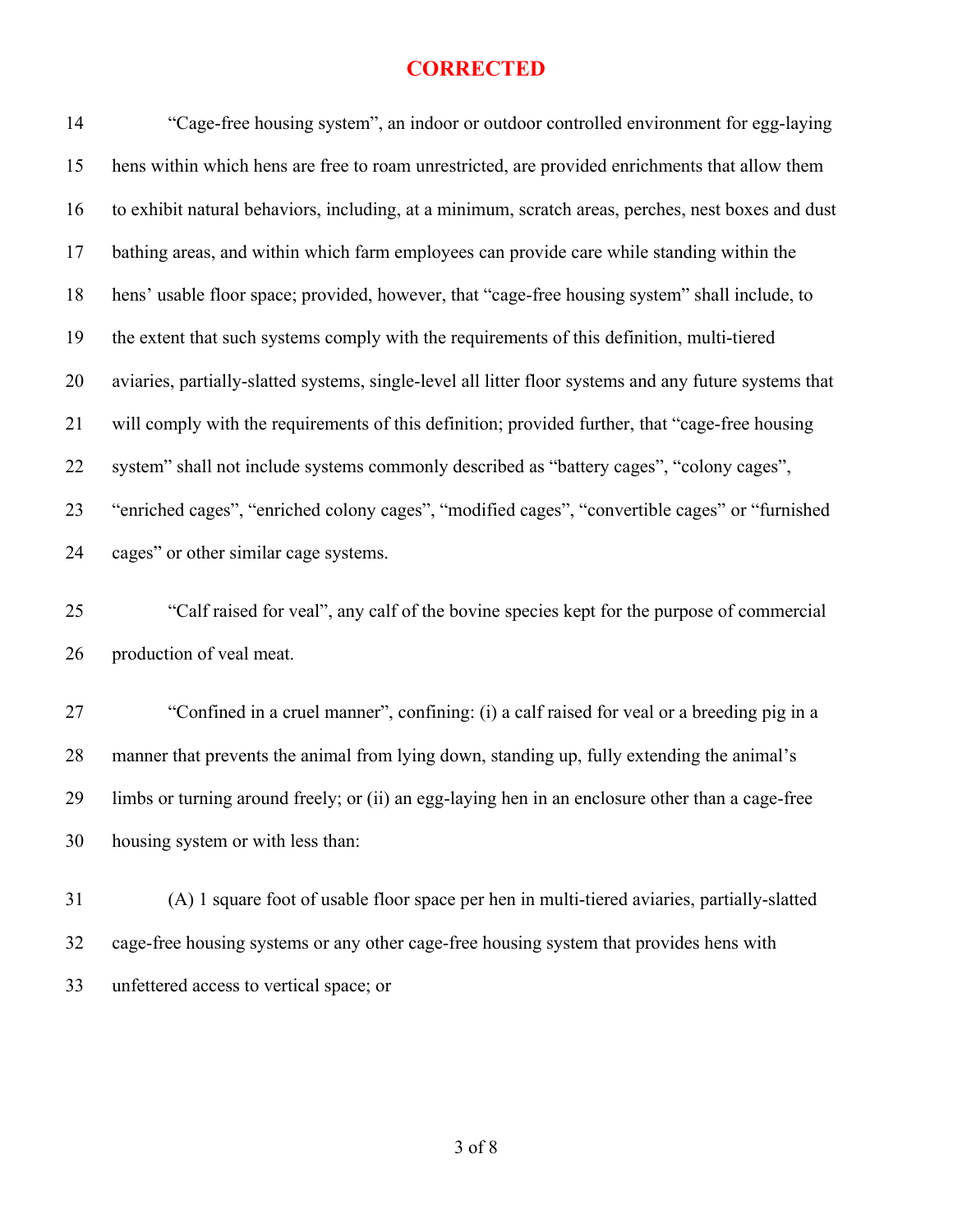| 34 | (B) 1.5 square feet of usable floor space per hen in single-level, all-litter floor cage-free         |
|----|-------------------------------------------------------------------------------------------------------|
| 35 | housing systems or any other cage-free housing system that does not provide hens with                 |
| 36 | unfettered access to vertical space.                                                                  |
| 37 | "Covered animal", any breeding pig, calf raised for veal or egg-laying hen that is kept on            |
| 38 | a farm.                                                                                               |
| 39 | "Egg-laying hen", any female domesticated chicken, turkey, duck, goose or guinea fowl                 |
| 40 | kept for the purpose of commercial egg production.                                                    |
| 41 | "Egg products", eggs of an egg-laying hen broken from the shells, intended for human                  |
| 42 | food, whether in liquid, solid, dried or frozen form, whether raw or cooked, and with the yolks       |
| 43 | and whites in their natural proportions or with the yolks and whites separated, mixed or mixed        |
| 44 | and strained; provided, however, that "egg products" shall not include combination food               |
| 45 | products, including pancake mixes, cake mixes, cookies, pizzas, cookie dough, ice cream or            |
| 46 | other similar food products.                                                                          |
| 47 | "Enclosure", any cage, crate or other structure used to confine a covered animal or                   |
| 48 | animals; provided, however, that "enclosure" shall include what is commonly described as a            |
| 49 | "gestation crate" or "stall" for pigs during pregnancy, a "veal crate" for calves raised for veal and |
| 50 | a "battery cage", "enriched cage" or "colony cage" for egg-laying hens.                               |
| 51 | "Farm", the land, building, support facilities and other equipment that are wholly or                 |
| 52 | partially used for the commercial production of animals or animal products used for food;             |
| 53 | provided, however, that "farm" shall not include live animal markets, establishments at which         |
| 54 | inspection is provided under the federal Meat Inspection Act or official plants at which              |
| 55 | mandatory inspection is maintained under the federal Egg Products Inspection Act.                     |

of 8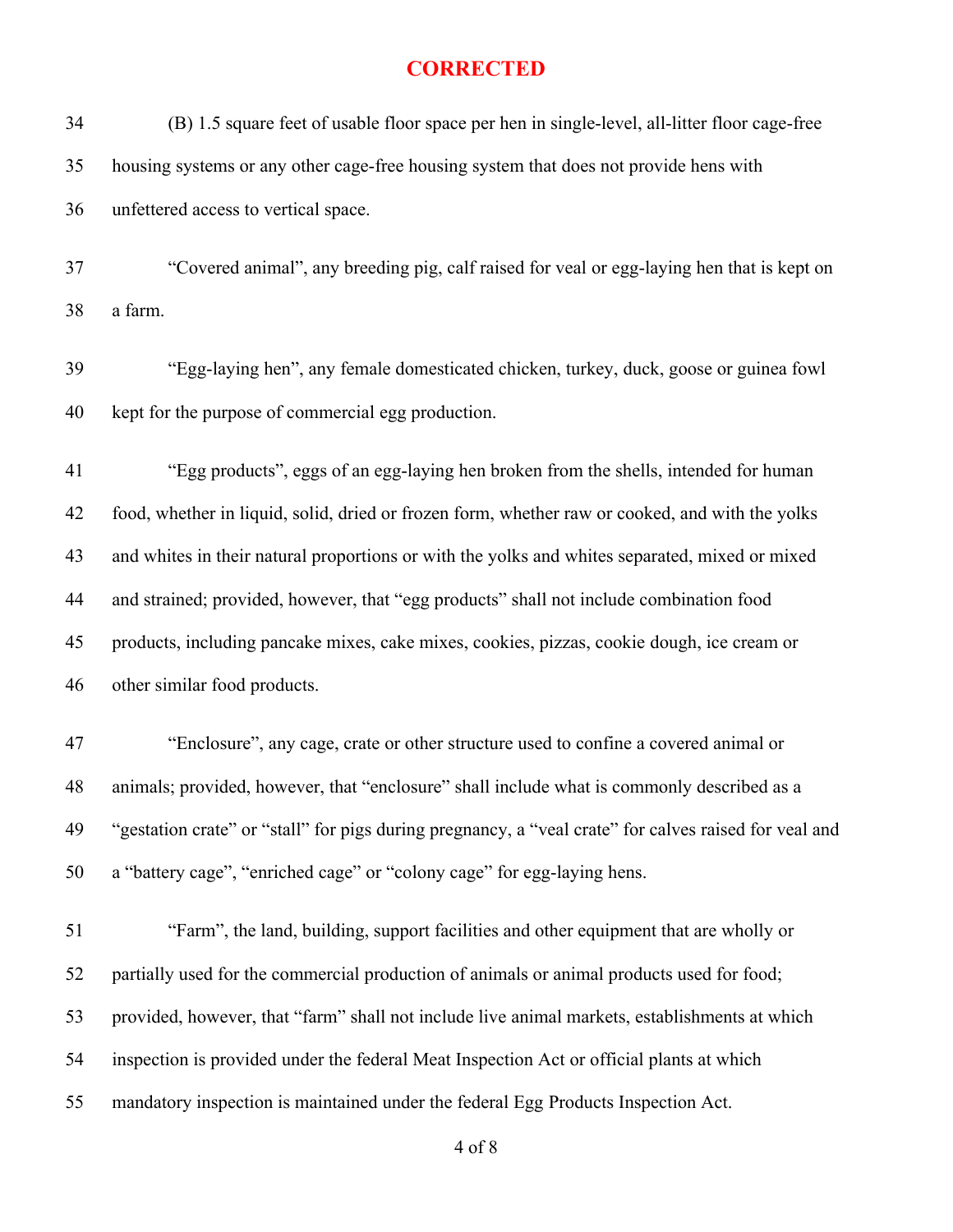"Farm owner or operator", any person who owns or controls the operations of a farm.

 "Fully extending the animal's limbs", fully extending all limbs without touching the side of an enclosure.

 "Meat", the part of the muscle of any cattle, sheep, swine, or goats, which is skeletal or which is found in the tongue, in the diaphragm, in the heart, or in the esophagus, with or without the accompanying and overlying fat, and the portions of bone, skin, sinew, nerve, and blood vessels which normally accompany the muscle tissue and which are not separated from it in the process of dressing; provided, however, that "meat" shall not include the muscle found in the lips, snout or ears.

 "Multi-tiered aviary", a cage-free housing system in which hens have unfettered access to multiple elevated platforms that provide hens with usable floor space both on top of and underneath the platforms.

 "Partially-slatted system", a cage-free housing system in which hens have unfettered access to elevated flat platforms under which manure drops through the flooring to a pit or litter removal belt below.

 "Person", any individual, firm, partnership, joint venture, limited liability corporation, estate, trust, receiver, syndicate, association or other legal entity.

"Pork meat", meat of a pig of the porcine species intended for use as human food.

 "Sale", a commercial sale by a business that sells any item covered by section 3; provided, however, that "sale" shall not include any sale undertaken at an establishment at which inspection is provided under the federal Meat Inspection Act or any sale undertaken at an official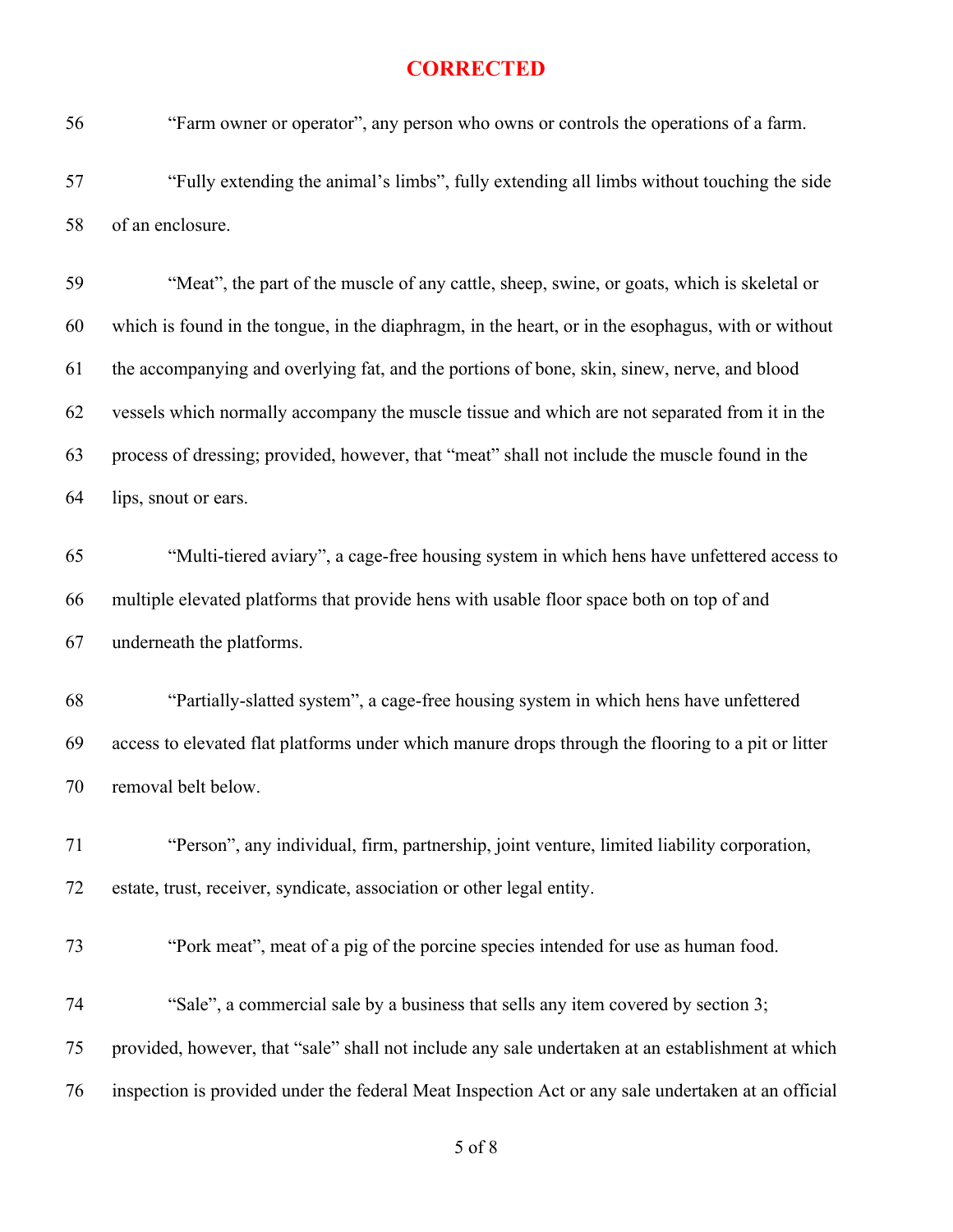| 77 | plant at which mandatory inspection is maintained under the federal Egg Products Inspection          |
|----|------------------------------------------------------------------------------------------------------|
| 78 | Act; provided further, that for purposes of this section, a "sale" shall be deemed to occur at the   |
| 79 | location where the buyer takes physical possession of an item covered by said section 3.             |
| 80 | "Shell egg", a whole egg of an egg-laying hen in its shell form and intended for use as              |
| 81 | human food.                                                                                          |
| 82 | "Single-level all litter floor system", a cage-free housing system bedded with litter and in         |
| 83 | which hens have limited or no access to elevated flat platforms.                                     |
| 84 | "Turning around freely", turning in a complete circle without any impediment, including              |
| 85 | a tether, and without touching the side of an enclosure or another animal.                           |
| 86 | "Uncooked", requiring cooking prior to human consumption.                                            |
| 87 | "Usable floor space", the total square footage of floor space provided to each egg-laying            |
| 88 | hen, as calculated by dividing the total square footage of floor space provided to the hens in an    |
| 89 | enclosure by the number of hens in that enclosure; provided, however, that "usable floor space"      |
| 90 | shall include both ground space and elevated level or nearly level flat platforms upon which hens    |
| 91 | can roost; provided further, that "usable floor space" shall not include perches or ramps.           |
| 92 | "Veal meat", meat of a calf raised for veal and intended for use as human food.                      |
| 93 | "Whole pork meat", any uncooked cut of pork, including bacon, ham, chop, ribs, riblet,               |
| 94 | loin, shank, leg, roast, brisket, steak, sirloin or cutlet, that is comprised entirely of pork meat, |
| 95 | except for seasoning, curing agents, coloring, flavoring, preservatives and similar meat additives;  |
| 96 | provided, however, that "whole pork meat" shall not include combination food products,               |
| 97 | including soups, sandwiches, pizzas, hot dogs or other similar processed or prepared food            |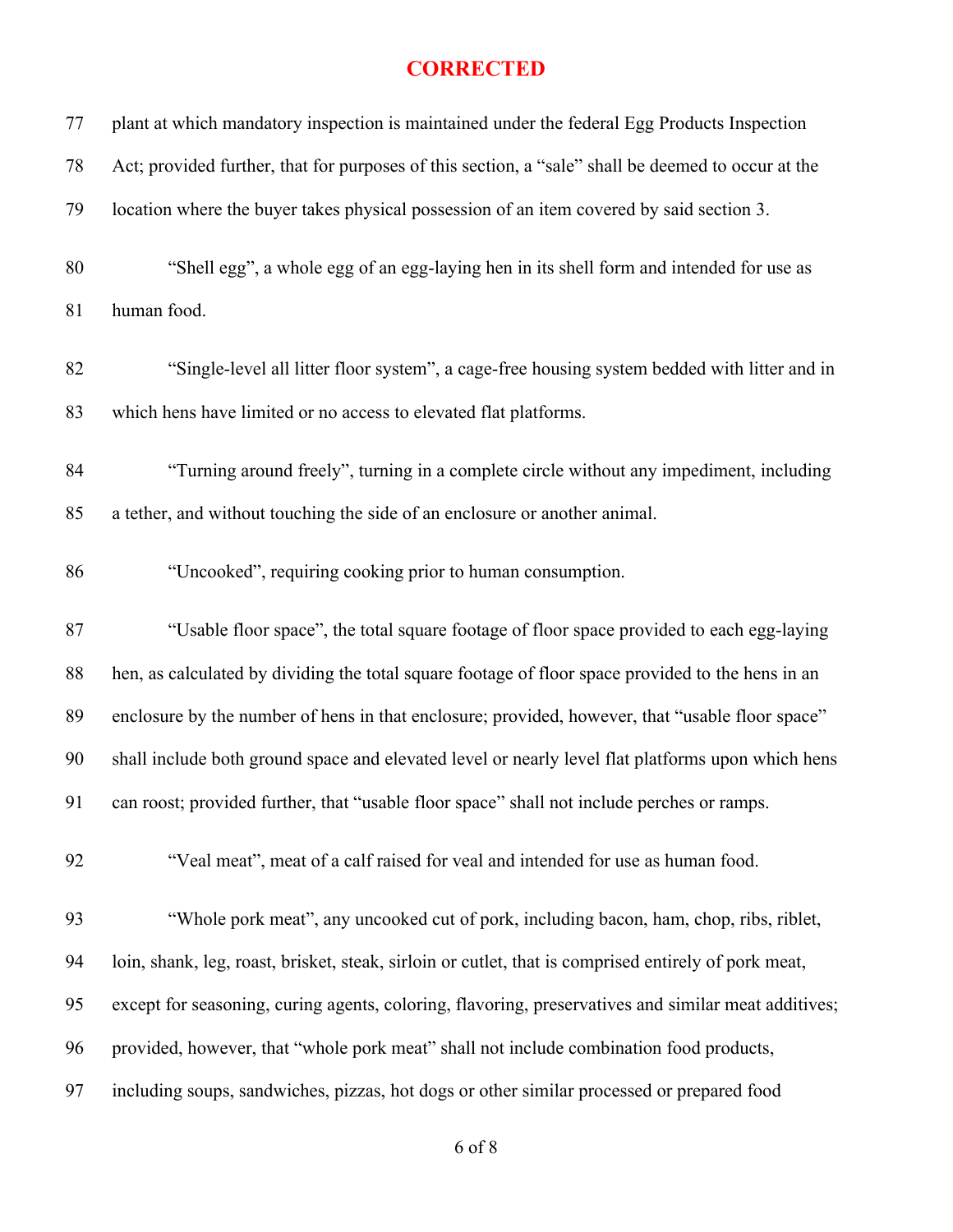products, that are comprised of more than pork meat, seasoning, curing agents, coloring,

flavoring, preservatives and similar meat additives.

 "Whole veal meat", any uncooked cut of veal, including chop, ribs, riblet, loin, shank, leg, roast, brisket, steak, sirloin or cutlet, that is comprised entirely of veal meat, except for seasoning, curing agents, coloring, flavoring, preservatives and similar meat additives; provided, however, that "whole veal meat" shall not include combination food products, including soups, sandwiches, pizzas, hot dogs or similar processed or prepared food products, that are comprised of more than veal meat, seasoning, curing agents, coloring, flavoring, preservatives and similar meat additives.

 SECTION 4. Said chapter 333 is hereby further amended by striking out sections 6 and 7 and inserting in place thereof the following 2 sections:-

 Section 6. The department of agricultural resources shall enforce the provisions of this act and may refer violations of this act for enforcement to the attorney general. Any such violation shall be punished by a civil fine not to exceed \$1,000. The attorney general may also seek injunctive relief to prevent further violations of this act.

 Section 7. It shall be a defense to any action to enforce this act that a business owner or operator relied in good faith upon a written certification or guarantee by the supplier that the shell egg, egg products, whole pork meat or whole veal meat at issue was not derived from a covered animal that was confined in a cruel manner or from the immediate offspring of a female pig that was confined in a cruel manner.

 SECTION 5. Said chapter 333 is hereby further amended by striking out section 10 and inserting in place thereof the following section:-

of 8